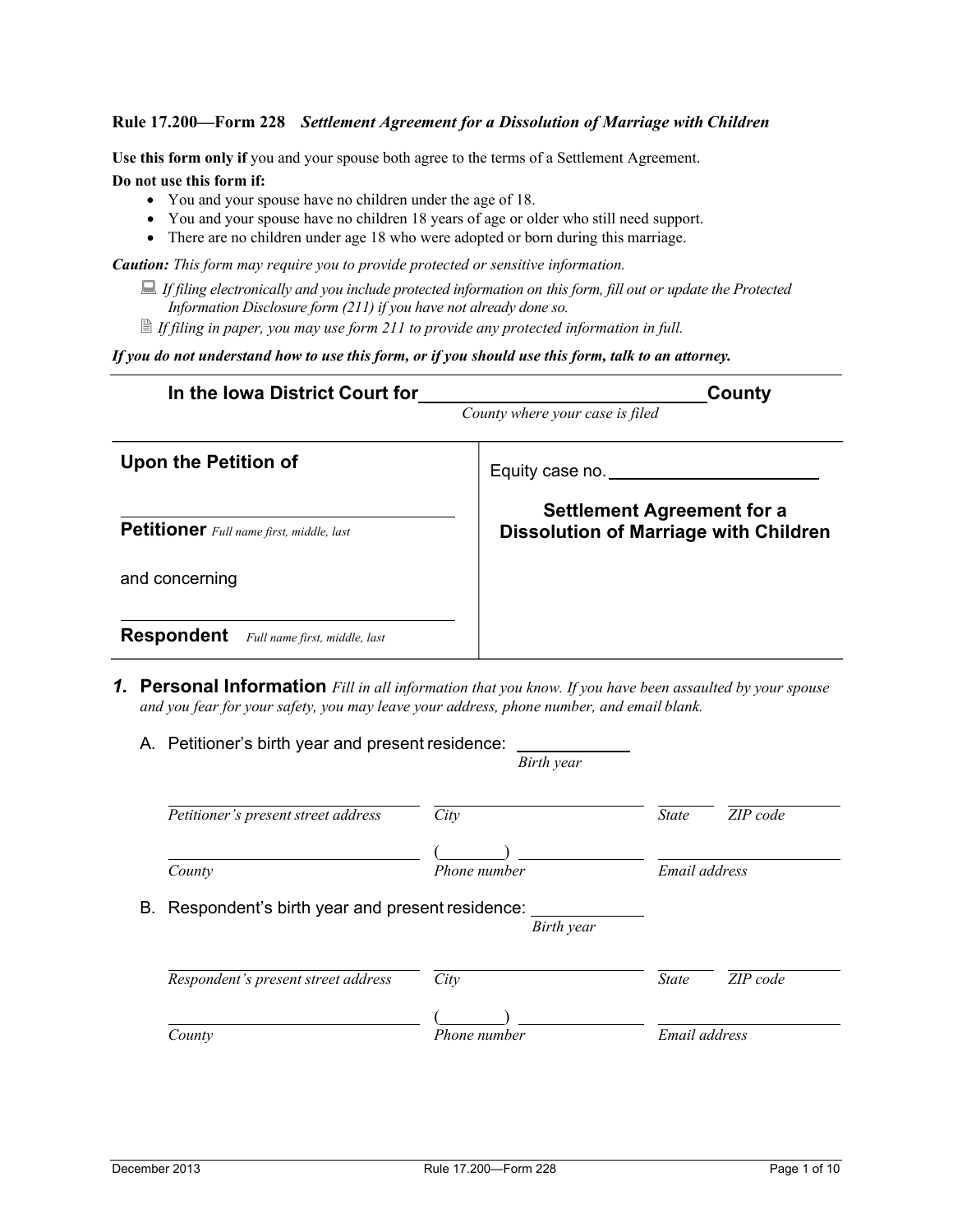## **2. Agreements**

We agree to the following:

- *A.* Children *Check all that are true*
	- $(1)$  We agree to the custody and visitation set out in the Agreed Parenting Plan (229).
	- *(2)* We do not agree about custody and visitation. We each filed a Proposed Parenting Plan (230). *A parenting plan, either form 229 or form 230, must be provided to the court with the Settlement Agreement.*
	- *(3)* Petitioner has taken the children in the middle course. *Attach certificate.*
	- *(4)* Respondent has taken the children in the middle course. *Attach certificate.*

#### B. Breakdown of marriage

The marriage is broken down and cannot be saved.

- C. Counseling Counseling will not save the marriage.
- *D.* Waiting period before decree *Check all that apply*
	- $(1)$  More than 90 days have passed since Respondent accepted service or was served with an Original Notice.

 $(2)$   $($   $)$  Fewer than 90 days have passed since Respondent accepted service or was served with an Original Notice, but we want the court to take action right away without a separate hearing because:

This paper explains how we would like to settle all issues in our divorce.

- *E.* Financial affidavits *Check one*
	- (1)  $\binom{1}{1}$  Petitioner or Respondent has filed a Financial Affidavit (224).

*If you check* (1)*, check each that is applicable.*

- $a. \Box$  Petitioner has filed a Financial Affidavit. Petitioner certifies that Petitioner has fully disclosed all income and the identity and value of all assets and debts.
- $b.$   $\Box$  Respondent has filed a Financial Affidavit. Respondent certifies that Respondent has fully disclosed all income and the identity and value of all assets and debts.
- (2)  $\bigcap$  We are asking that the court not require us to file Financial Affidavits because:

#### *F.* Child Support *Check all that are true*

**Note:** The amount of child support is determined using the Iowa Child Support Guidelines. The Iowa Department of Human Service provides a child support estimator on its website. Go to[: https://childsupport.ia.gov/.](https://childsupport.ia.gov/)

- (1)  $\Box$  Petitioner shall pay child support to Respondent in the amount of \$ per month.
- (2)  $\Box$  Petitioner shall pay child support to a third party in the amount of \$ per month.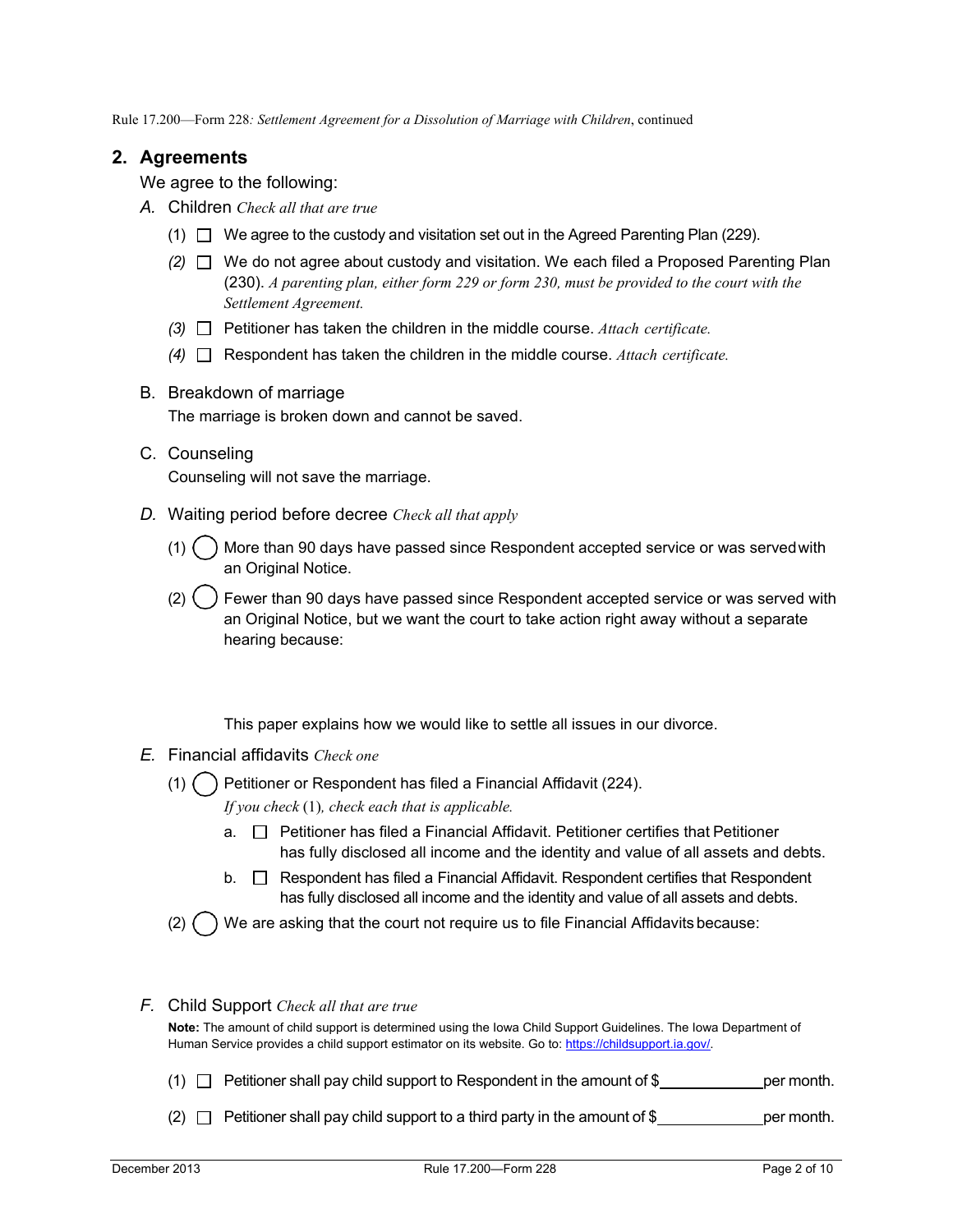|     | Present street address                                                  | City              |                 | <b>State</b>                                    | ZIP code                  |
|-----|-------------------------------------------------------------------------|-------------------|-----------------|-------------------------------------------------|---------------------------|
|     | County                                                                  |                   |                 |                                                 |                           |
| (3) | Respondent shall pay child support to Petitioner in the amount of \$    |                   |                 |                                                 | per month.                |
| (4) | Respondent shall pay child support to a third party in the amount of \$ |                   |                 |                                                 | per month.                |
|     | Third party's full name: first, middle, last                            |                   |                 |                                                 |                           |
|     |                                                                         |                   |                 |                                                 |                           |
|     | Present street address                                                  | City              |                 | <b>State</b>                                    | ZIP code                  |
|     | County                                                                  |                   |                 |                                                 |                           |
| (5) | Child support payments shall begin on the                               |                   | <u>.</u> day of |                                                 | 20                        |
|     | for the following children:                                             |                   |                 | Month                                           |                           |
|     | First, middle, & last<br>initials of each child                         | <b>Birth year</b> |                 | First, middle, & last<br>initials of each child |                           |
|     | a.                                                                      |                   | d.              |                                                 |                           |
|     | b <sub>1</sub>                                                          |                   | е.              |                                                 | Year<br><b>Birth year</b> |
|     | c.                                                                      |                   | f.              |                                                 |                           |

- a. Amount requested:\$\_\_\_\_\_\_\_\_\_\_\_\_per month
- b. Child support should be different from the Guidelines amount because:

#### G. Tax exemption

*(1)* I ask the court to set the tax deduction as: *Check one for each child*

| First, middle, & last<br>initials of each child | <b>Birth year</b> | Parent who should now claim<br>child for tax deduction | <b>Every</b><br>Year | Even<br>Years | <b>Odd</b><br><b>Years</b> |
|-------------------------------------------------|-------------------|--------------------------------------------------------|----------------------|---------------|----------------------------|
| а.                                              |                   |                                                        |                      |               |                            |
| b.                                              |                   |                                                        |                      |               |                            |
| C.                                              |                   |                                                        |                      |               |                            |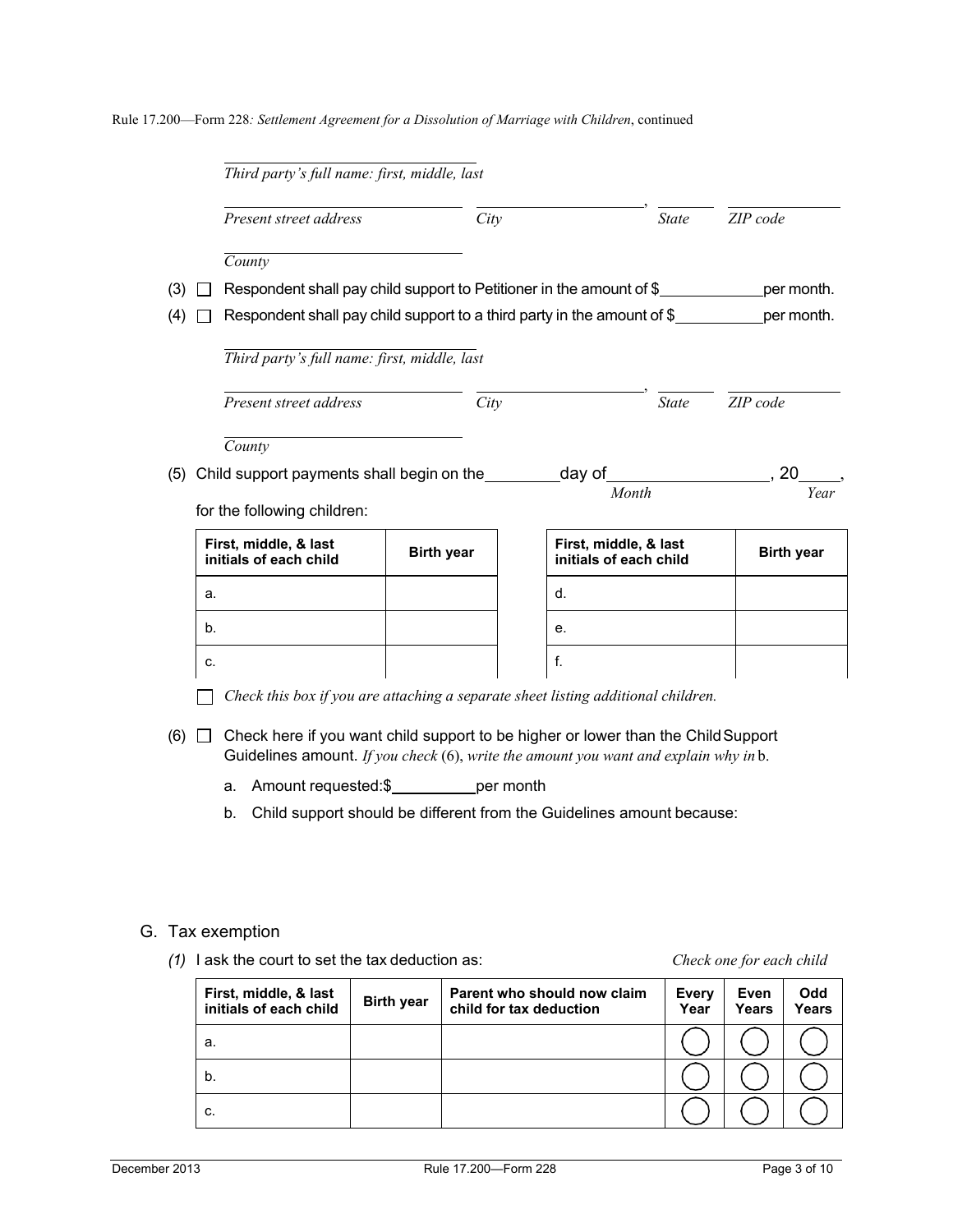|    |           | d.                              |                                                                                                                                                                                    |      |                                             |  |  |
|----|-----------|---------------------------------|------------------------------------------------------------------------------------------------------------------------------------------------------------------------------------|------|---------------------------------------------|--|--|
|    |           | е.                              |                                                                                                                                                                                    |      |                                             |  |  |
|    |           | f.                              |                                                                                                                                                                                    |      |                                             |  |  |
|    |           |                                 | Check this box if you are attaching a separate sheet listing additional children.                                                                                                  |      |                                             |  |  |
|    |           |                                 | Note: The parent with custody must sign IRS Form 8332 before the non-custodial parent can take the deduction.<br>Tax forms are available from the IRS website: http://www.irs.gov. |      |                                             |  |  |
|    |           |                                 | The earned income tax credit is not the same as the tax exemption.                                                                                                                 |      |                                             |  |  |
|    |           |                                 | (2) The deduction will start in tax year                                                                                                                                           | Year |                                             |  |  |
|    |           | H. Health care expenses         |                                                                                                                                                                                    |      |                                             |  |  |
|    |           |                                 | I ask the court to set the health care expenses as follows: Check all that apply                                                                                                   |      |                                             |  |  |
|    |           | Petitioner Respondent           |                                                                                                                                                                                    |      |                                             |  |  |
|    | (1)       |                                 | will provide medical support (health insurance).                                                                                                                                   |      |                                             |  |  |
|    | (2)       |                                 | the children. After that amount is spent, then uncovered medical expenses<br>shall be paid                                                                                         |      |                                             |  |  |
|    |           |                                 |                                                                                                                                                                                    |      | 6 % by Petitioner and 50% will be spondent. |  |  |
|    | (3)       |                                 | shall pay cash medical support in the amount of \$_________________ per month.                                                                                                     |      |                                             |  |  |
| Ι. |           | Division of personal property   |                                                                                                                                                                                    |      |                                             |  |  |
|    | Check one |                                 |                                                                                                                                                                                    |      |                                             |  |  |
|    | (1)       | possession.                     | We have divided our personal property. Petitioner will keep the personal property in<br>Petitioner's possession. Respondent will keep the personal property in Respondent's        |      |                                             |  |  |
|    |           | If you check $(1)$ , skip to J. |                                                                                                                                                                                    |      |                                             |  |  |
|    | (2)       |                                 | Our personal property has not been divided, but we agree it will be divided as follows:<br>Attach additional sheets if necessary.                                                  |      |                                             |  |  |
|    | a.        |                                 | Petitioner will get the following as Petitioner's separate personal property:                                                                                                      |      |                                             |  |  |
|    |           |                                 |                                                                                                                                                                                    |      |                                             |  |  |
|    |           |                                 |                                                                                                                                                                                    |      |                                             |  |  |
|    |           |                                 |                                                                                                                                                                                    |      |                                             |  |  |

b. Respondent will get the following as Respondent's separate personal property:

**Note on retirement accounts and pensions:** If the divorce Decree gives you or your spouse part of the other person's retirement account or pension, a separate order called a Qualified Domestic Relations Order (QDRO) must be entered. QDROs are complicated; you should ask an attorney for help with a QDRO.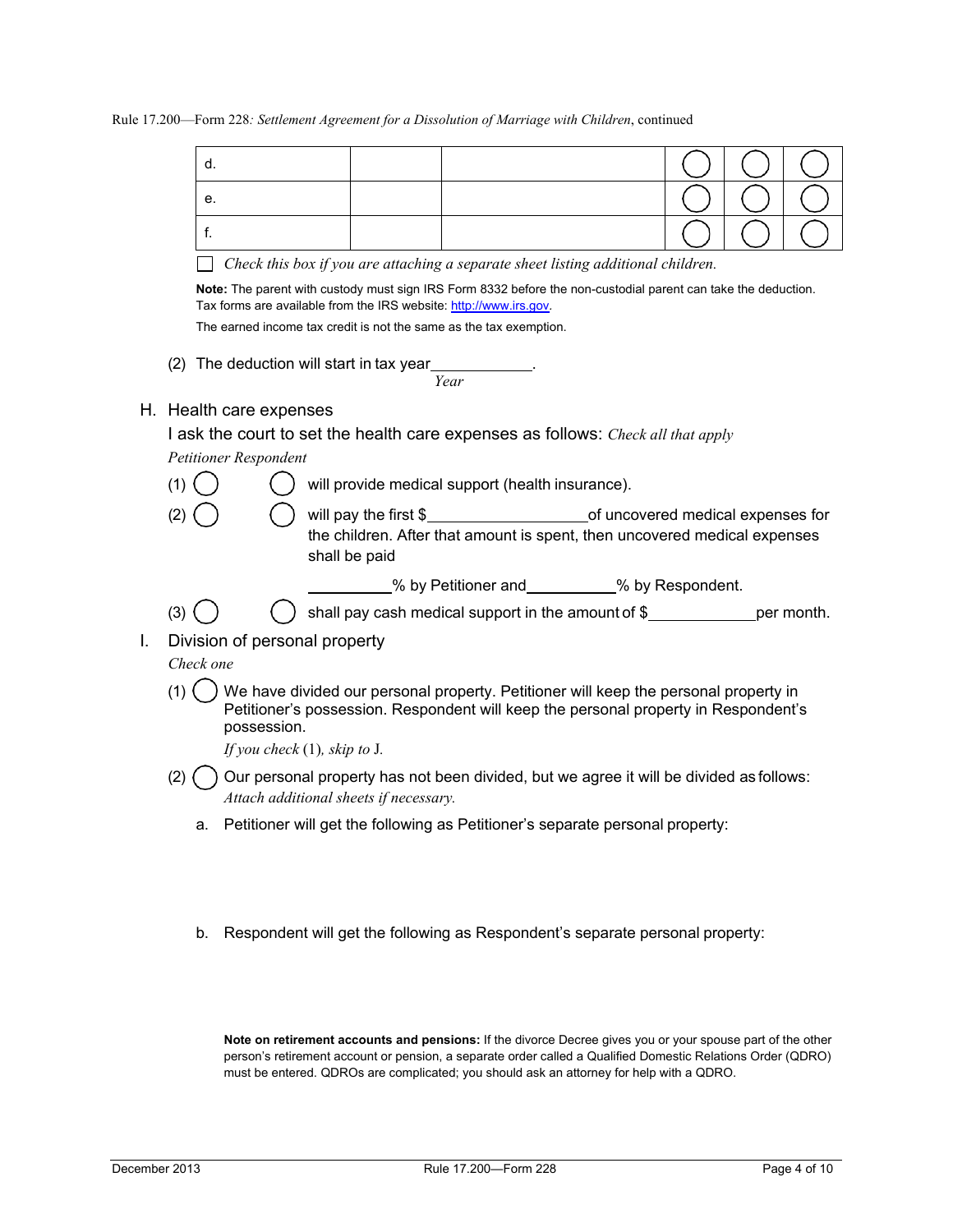#### J. Division of real estate

*For each parcel of real estate you own, provide the following information. Attach a separate sheet for each additional parcel.*

(1) Ownership of real estate

*Check one*

- a. () We do not own any real estate. *If you check* a, *skip to* K.
- b. We own real estate located at: ,

| in the City of_ | County of | and |
|-----------------|-----------|-----|
|                 |           |     |

| State of | . This land is described in the deed or contract as |  |
|----------|-----------------------------------------------------|--|
| follows: |                                                     |  |

*Street address*

(2) The real estate shall be:

#### *Check one*

- a.  $\bigcap$  Sold and the profit or debt divided  $\qquad$  % to Petitioner and  $\qquad$  % to Respondent.
- b.  $\bigcap$  Awarded to Petitioner, subject to all liens and mortgages.
- c.  $\bigcap$  Awarded to Respondent, subject to all liens and mortgages.
- *d.* ( ) Other *Explain* <u>examens **1999**</u>
- (3) Additional real estate

*Check this box if you are attaching separate sheets for additional parcels of real estate.*

**Note:** Changing title to real estate is a complicated and important step in the divorce process. If you will be changing title to real estate, you should talk to an attorney.

#### K. Division of debts

*Check all that apply*

- $(1)$   $($   $)$  There are no debts.
- (2)  $\bigcap$  We have listed all the debts that we know about and ask that they be divided asfollows: *Attach additional sheets if necessary.*
	- a. Petitioner will pay the following debts:

| i. Business or person to whom<br>a debt is owed | ii. Account number, if any<br>Last 4 numbers only | iii. Total amount<br>still owed |
|-------------------------------------------------|---------------------------------------------------|---------------------------------|
| (a)                                             |                                                   |                                 |
| (b)                                             |                                                   | S                               |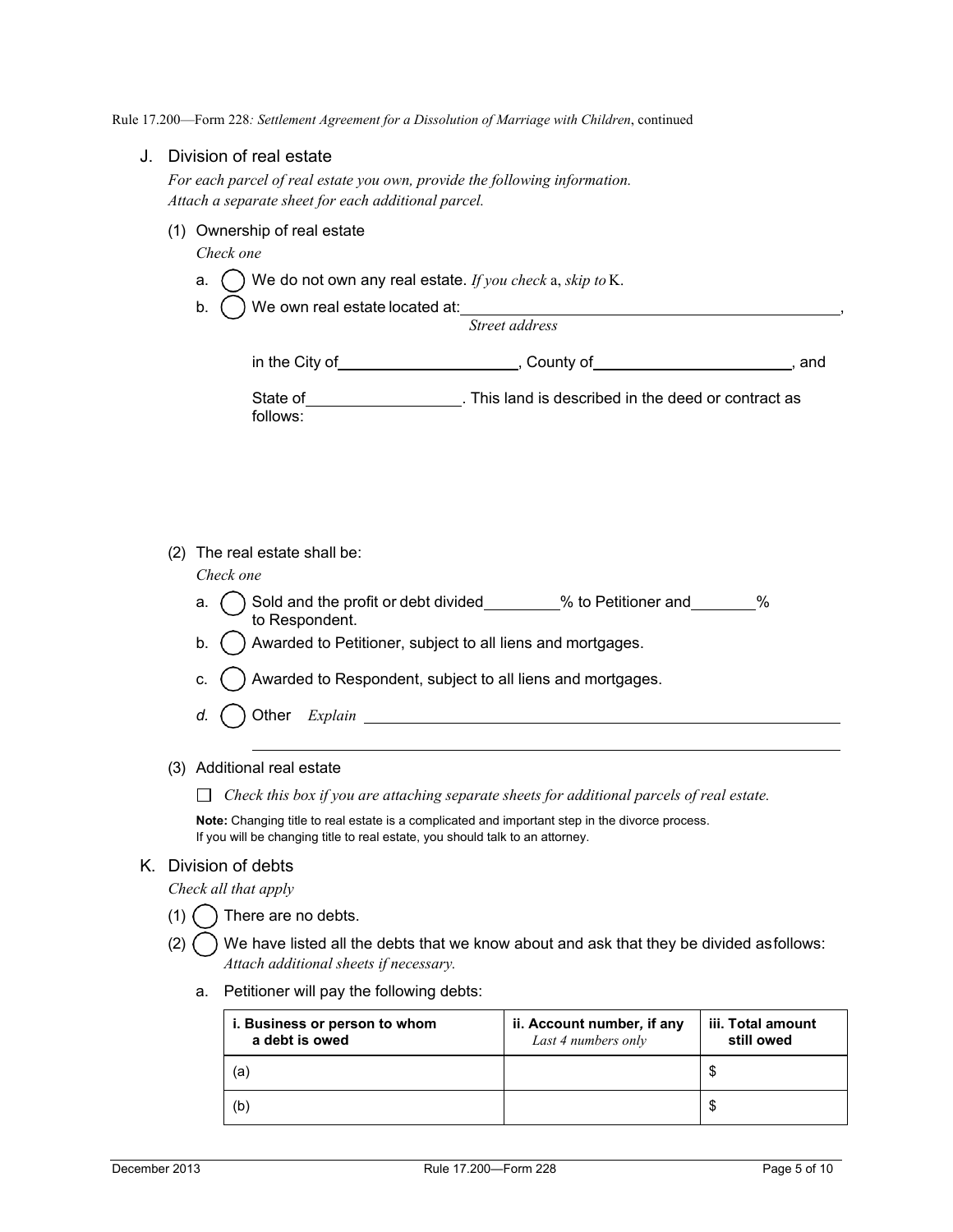| (c) | ጦ<br>۰D |
|-----|---------|
| (d) | ጦ<br>۰D |
| (e) | ₼<br>۰D |

*Check this box if you are attaching a separate sheet listing additional information about Petitioner's debts.*

#### b. Respondent will pay the following debts:

| i. Business or person to whom<br>a debt is owed | ii. Account number, if any<br>Last 4 numbers only | iii. Total amount<br>still owed |
|-------------------------------------------------|---------------------------------------------------|---------------------------------|
| (a)                                             |                                                   | \$                              |
| (b)                                             |                                                   | \$                              |
| (c)                                             |                                                   | \$                              |
| (d)                                             |                                                   | \$                              |
| (e)                                             |                                                   | \$                              |

*Check this box if you are attaching a separate sheet listing additional information about Respondent's debts.*

c. For any debt we do not know about, the spouse who made the debt will pay that debt.

**Note:** You may want to close any credit cards and joint bank accounts in the names of both spouses. Closing accounts may limit the funds a former spouse has access to and may limit your liability for your former spouse's debts.

#### L. Cash payment

#### We ask that

*Check one*

 $(1)$  Neither Petitioner nor Respondent pay any money to the other.

| Petitioner pay Respondent \$<br>(2)<br>and debts by |       |     | to equalize the division of property |
|-----------------------------------------------------|-------|-----|--------------------------------------|
|                                                     | Month | Dav | 20<br>Year                           |
| Respondent pay Petitioner \$<br>(3)<br>and debts by |       |     | to equalize the division of property |
|                                                     | Month | Dav | 20<br>Year                           |

# *Continued on next page*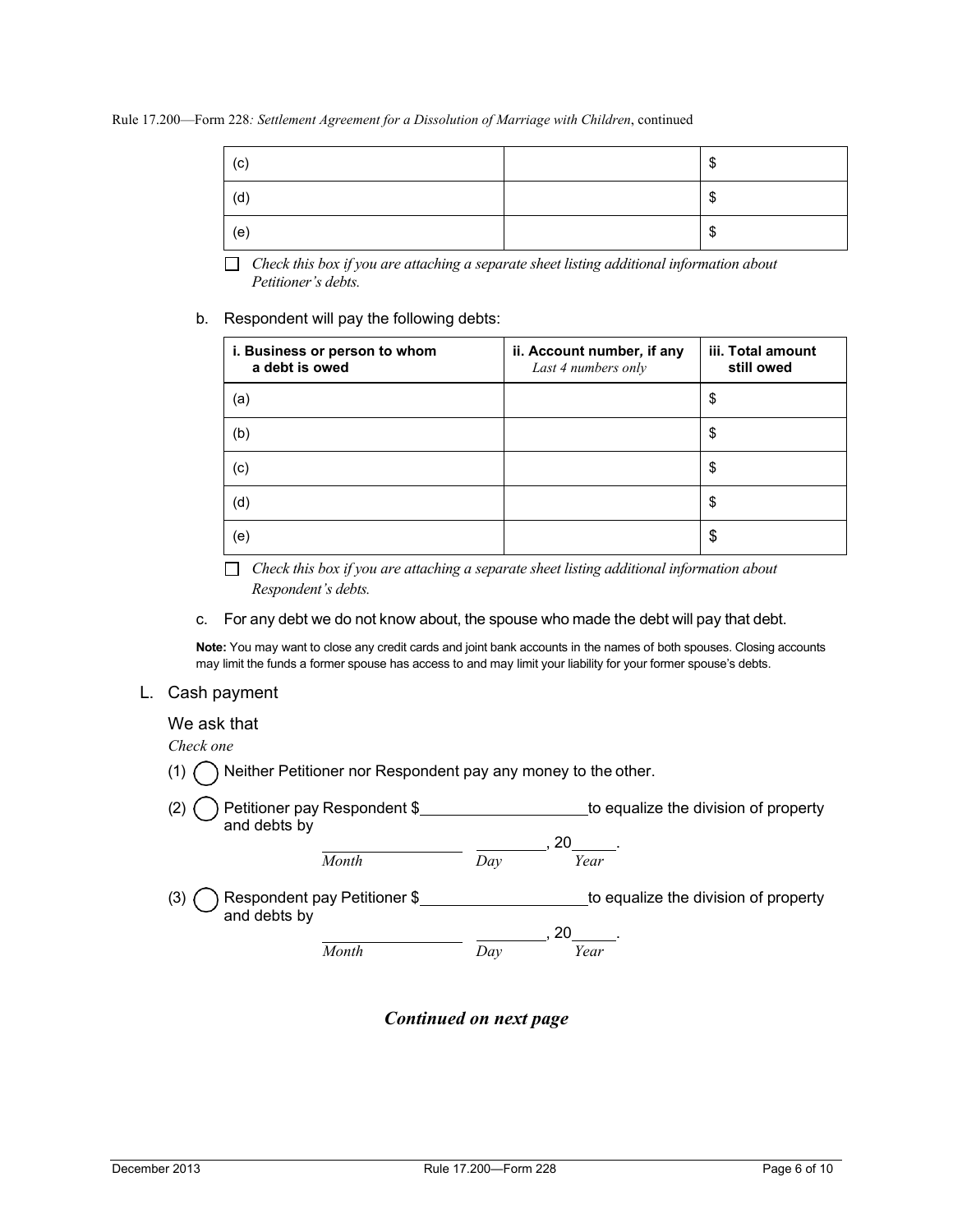M. Spousal support (alimony)

*Check one*

We ask that:

- (1)  $($ ) Neither Petitioner nor Respondent pay spousal support (alimony) to the other.
- (2)  $\bigcap$  Petitioner pay spousal support (alimony) to Respondent as follows:
- (3)  $\bigcap$  Respondent pay spousal support (alimony) to Petitioner as follows:
- N. Name change

*Check one*

We ask that

- (1) Petitioner's name
	- a.  $( )$  Not be changed.
	- *b.* Be changed to: *Name can only be changedto*

*name on birth certificate or name used immediately prior to themarriage.*

*Print Petitioner's former or birth name*

- (2) Respondent's name
	- a.  $( )$  Not be changed.
	-

*b.* Be changed to: *Name can only be changedto name on birth certificate or name used immediately prior to themarriage.* 

*Print Respondent's former or birth name*

### O. Court fees

*Check one* 

We ask that

- $(1)$   $($   $)$  Petitioner will pay all court fees.
- $(2)$   $($   $)$  Respondent will pay all court fees.
- $(3)$   $($ ) Petitioner and Respondent shall each pay one-half of the remaining court fees.
- $(4)$   $\bigcap$  Petitioner and Respondent shall each pay one-half of the total court fees.

### P. Attorney's fees

(1) Petitioner's attorney's fees

*Check one*

- a.  $\binom{9}{2}$  Petitioner has no attorney's fees.
- b.  $\bigcap$  Petitioner will pay Petitioner's attorney's fees.
- c. Respondent will pay \$ for Petitioner's attorney's fees.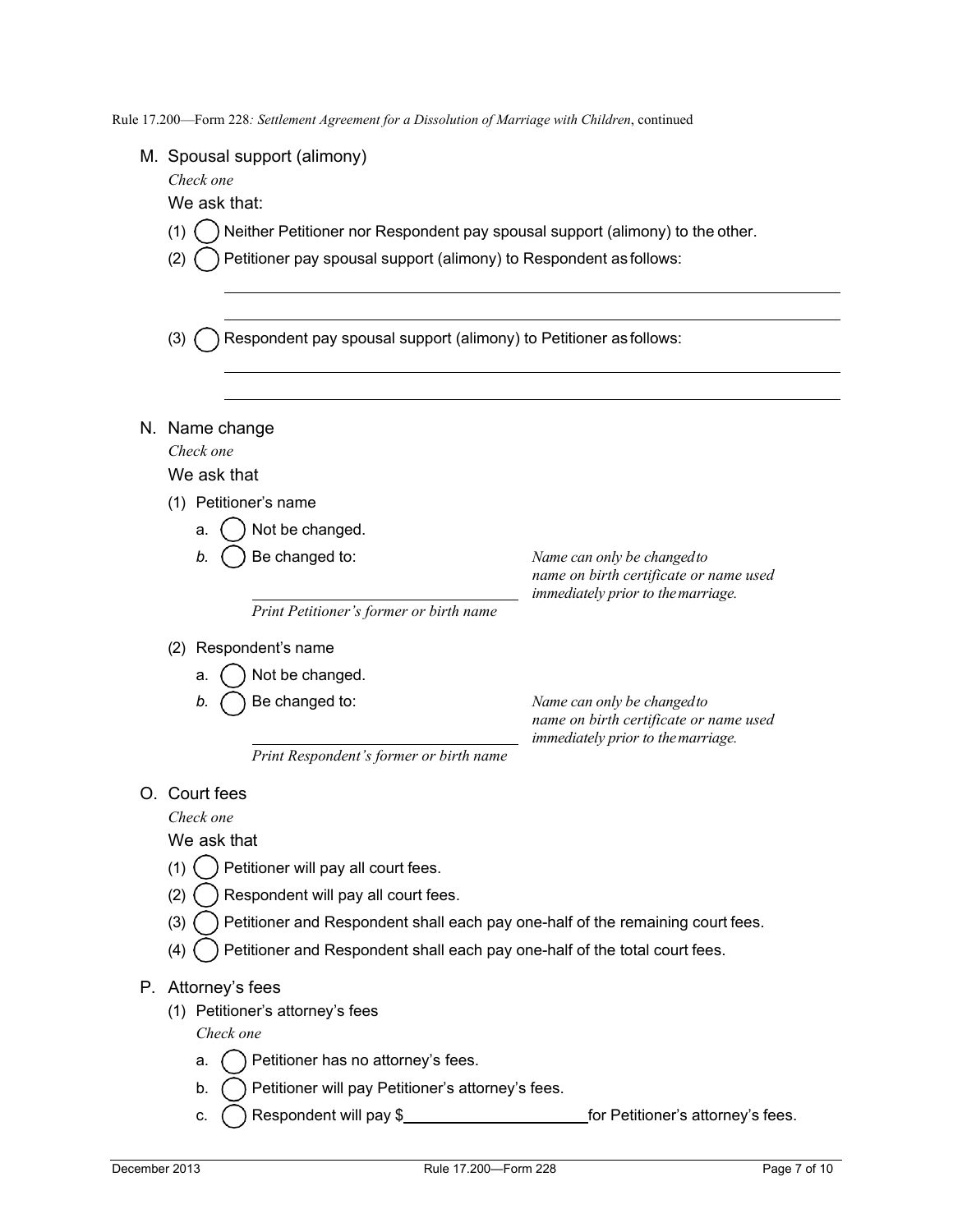(2) Respondent's attorney's fees

*Check one*

- a.  $\bigcap$  Respondent has no attorney's fees.
- b.  $\bigcap$  Respondent will pay Respondent's attorney's fees.
- c.  $\bigcap$  Petitioner will pay \$ for Respondent's attorney's fees.
- Q. Necessary documents

We will sign and promptly deliver to each other any papers that may be needed to carry out this Settlement Agreement.

# R. Other agreements

*Attach additional sheets if necessary.*

*Continued on next page*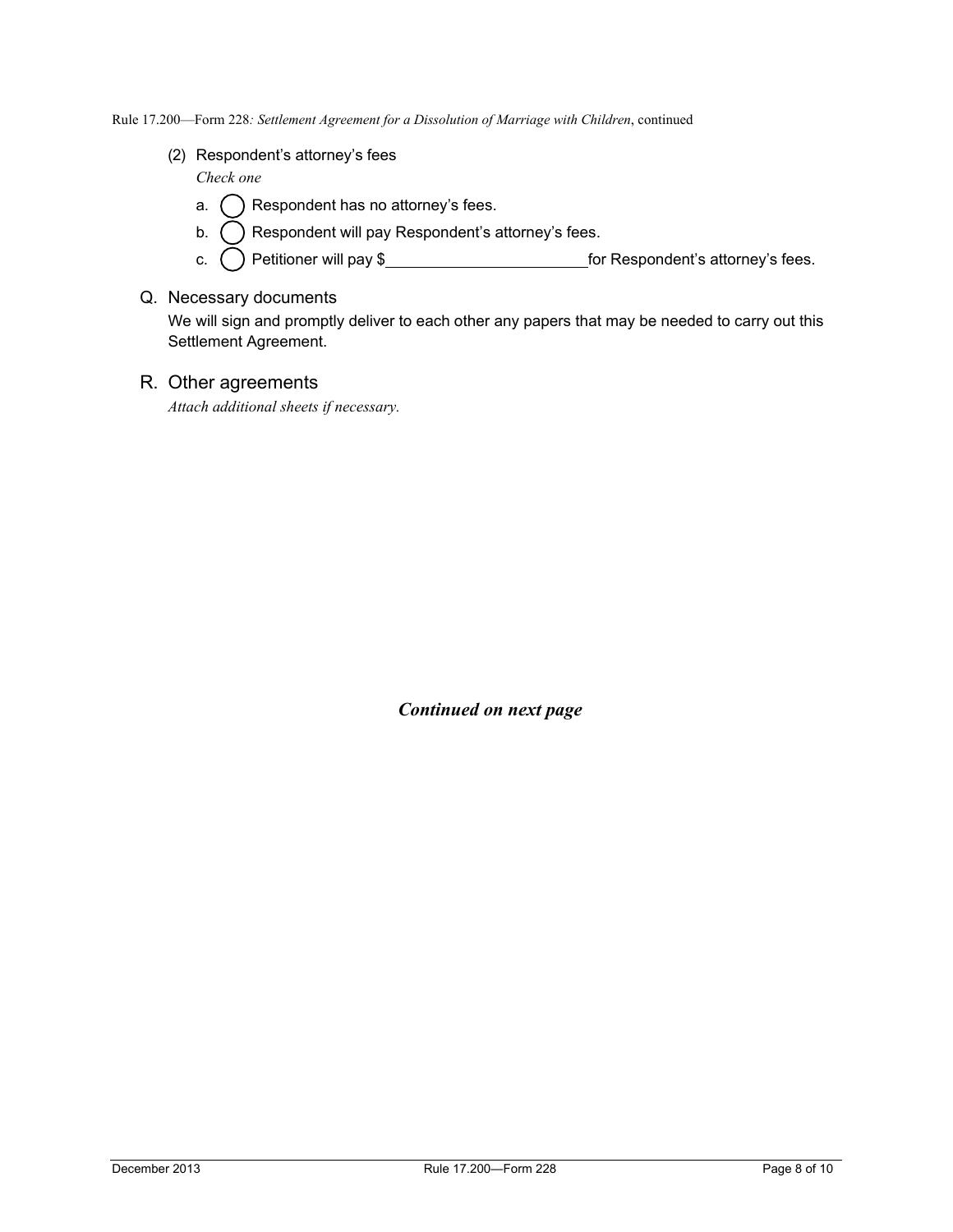# **3. Attorney Help**

*Check one*

- A. Petitioner
	- (1)  $\bigcap$  An attorney did not help me prepare or fill in this paper.
	- (2)  $\bigcirc$  An attorney helped me prepare or fill in this paper.

| If you check (2), you must fill in the following information: |  |  |  |
|---------------------------------------------------------------|--|--|--|
|---------------------------------------------------------------|--|--|--|

|     | Name of attorney or organization, if any                                                                                        | Attorney's P.I.N. $# - Ask$ the attorney |                                          |                                     |  |  |  |
|-----|---------------------------------------------------------------------------------------------------------------------------------|------------------------------------------|------------------------------------------|-------------------------------------|--|--|--|
|     | Business address of attorney or organization                                                                                    | City                                     | <b>State</b>                             | ZIP code                            |  |  |  |
|     | Attorney's phone number                                                                                                         | Attorney's fax number - optional         |                                          | Attorney's email address - optional |  |  |  |
| В.  | Respondent                                                                                                                      |                                          |                                          |                                     |  |  |  |
| (1) | An attorney did not help me prepare or fill in this paper.                                                                      |                                          |                                          |                                     |  |  |  |
|     | An attorney helped me prepare or fill in this paper.<br>(2)<br>If you check $(2)$ , you must fill in the following information: |                                          |                                          |                                     |  |  |  |
|     | Name of attorney or organization, if any                                                                                        |                                          | Attorney's P.I.N. $# - Ask$ the attorney |                                     |  |  |  |
|     | Business address of attorney or organization                                                                                    | City                                     | <b>State</b>                             | ZIP code                            |  |  |  |
|     | Attorney's phone number                                                                                                         | Attorney's fax number - optional         |                                          | Attorney's email address - optional |  |  |  |

# **4. Oaths and Signatures**

This Settlement Agreement addresses all issues in our divorce. We have made a full disclosure of our property and debts to each other. We want the court to approve this Agreement and make it a part of the final Decree.

A. Petitioner's Oath and Signature

I, certify under penalty of perjury and pursuant to the *Print your name*

laws of the State of Iowa that I have read this Settlement Agreement and it accurately states how I would like the court to address the issues in my divorce. I know I have the right to talk to an attorney about this Agreement. I am voluntarily signing this Agreement. I am asking that this Settlement Agreement be presented to a judge for approval and filing with the court.

|                 |     | 20            |                         |              |                                         |
|-----------------|-----|---------------|-------------------------|--------------|-----------------------------------------|
| Month           | Day | Year          | Petitioner's signature* |              |                                         |
| Mailing address |     | City          |                         | <i>State</i> | ZIP code                                |
| Phone number    |     | Email address |                         |              | Additional email address - if available |

*\* Whether filing electronically or in paper, you must handwrite your signature on this form. If you are filing electronically, scan the form after signing it and then file electronically.*

# *Continued on next page*